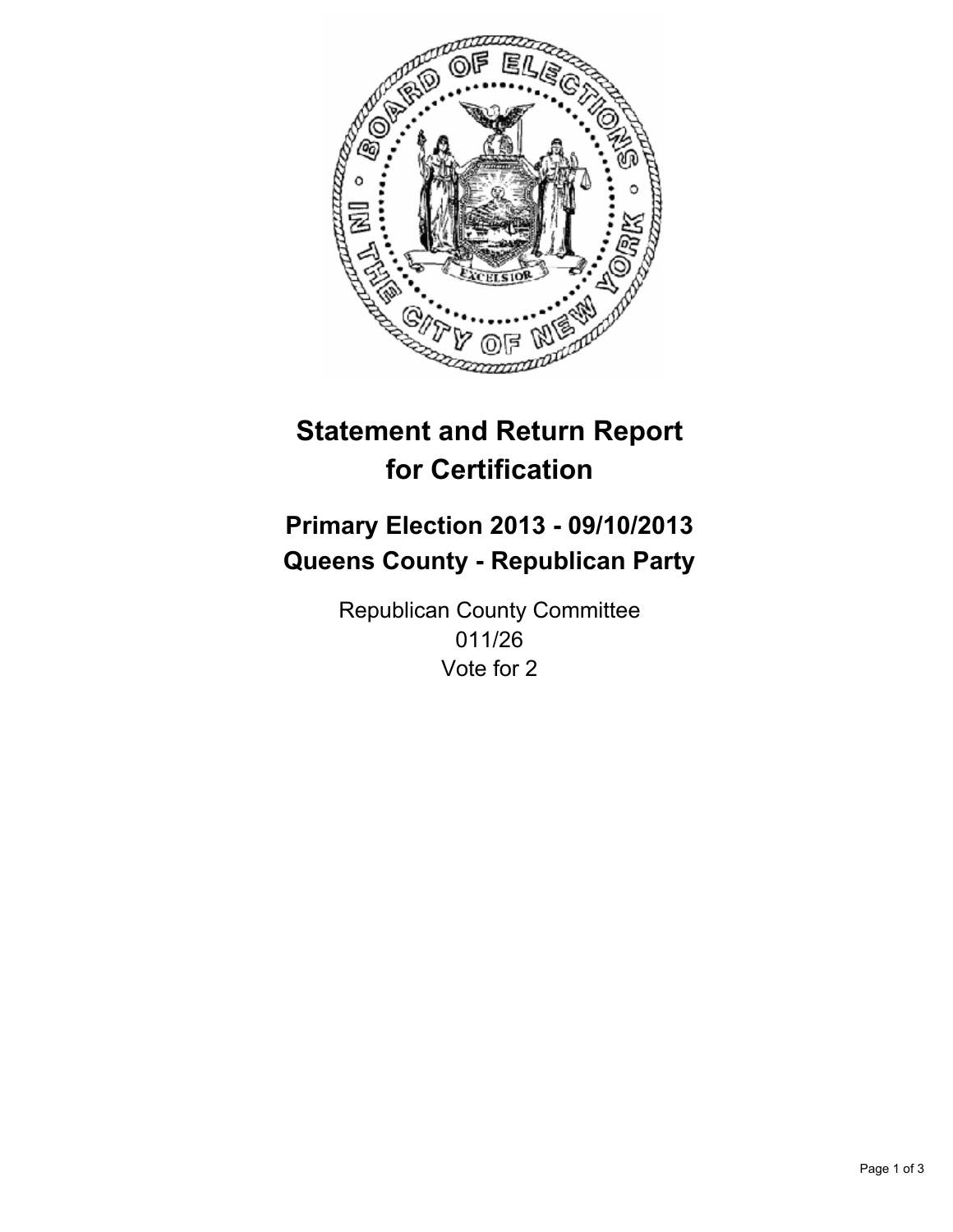

## **Assembly District 26**

| 0        |
|----------|
| 0        |
| 0        |
| 0        |
| $\Omega$ |
| 25       |
| 17       |
| 14       |
|          |
| 63       |
|          |